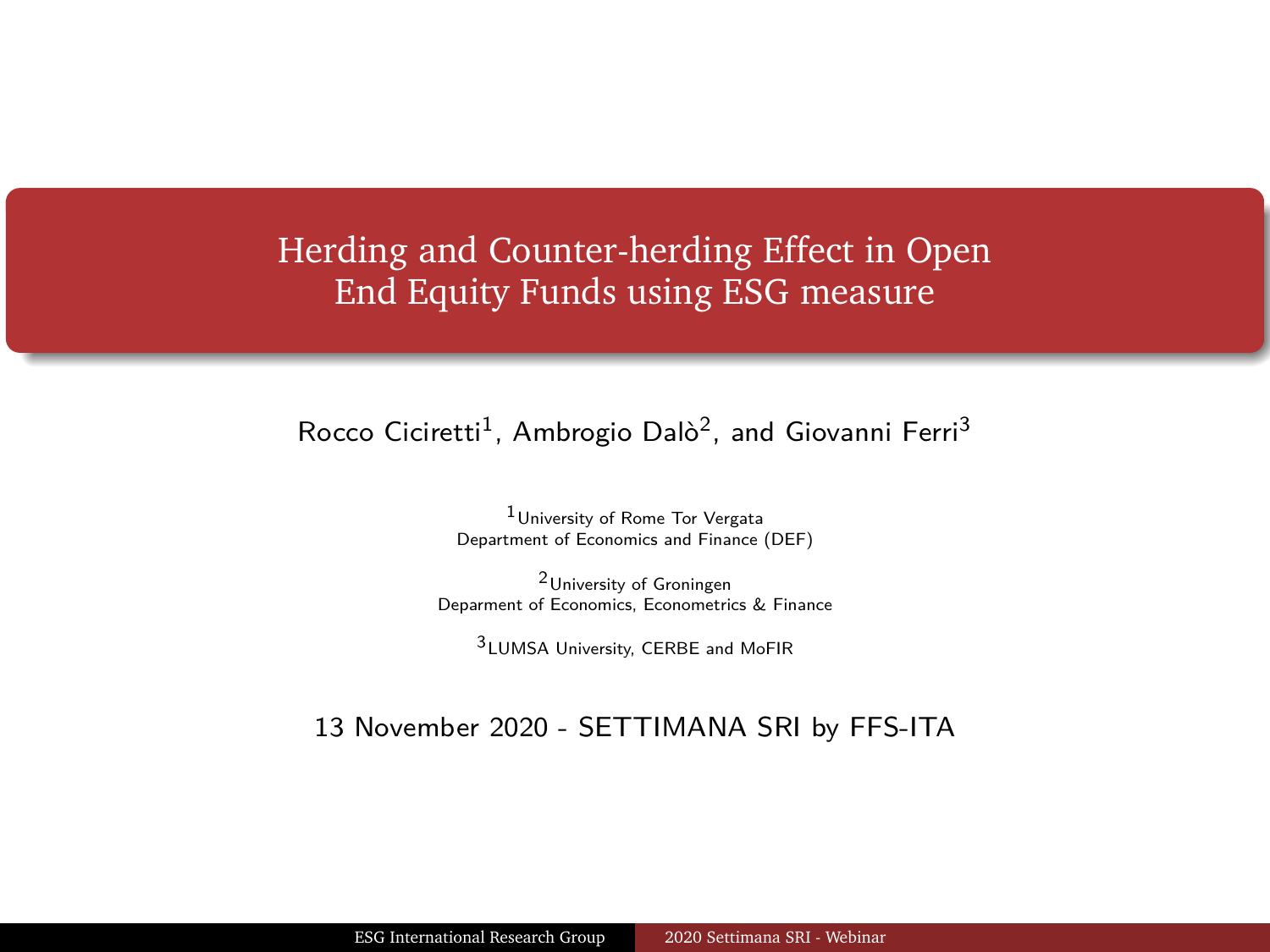



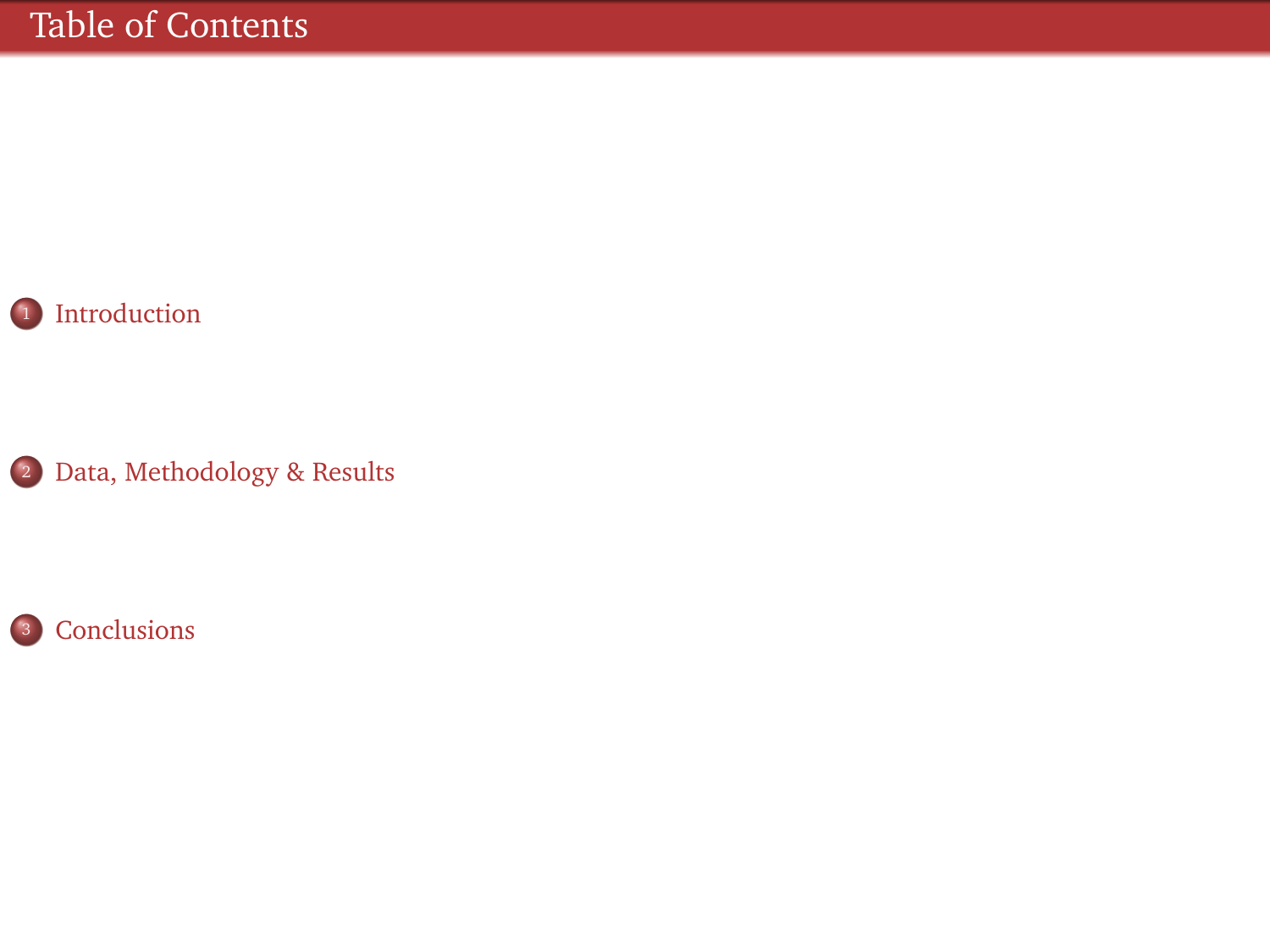<span id="page-2-0"></span>[Introduction](#page-2-0) [Data, Methodology & Results](#page-8-0) [Conclusions](#page-20-0) [References](#page-21-0)

## ESG Investing Tendency among ESG funds

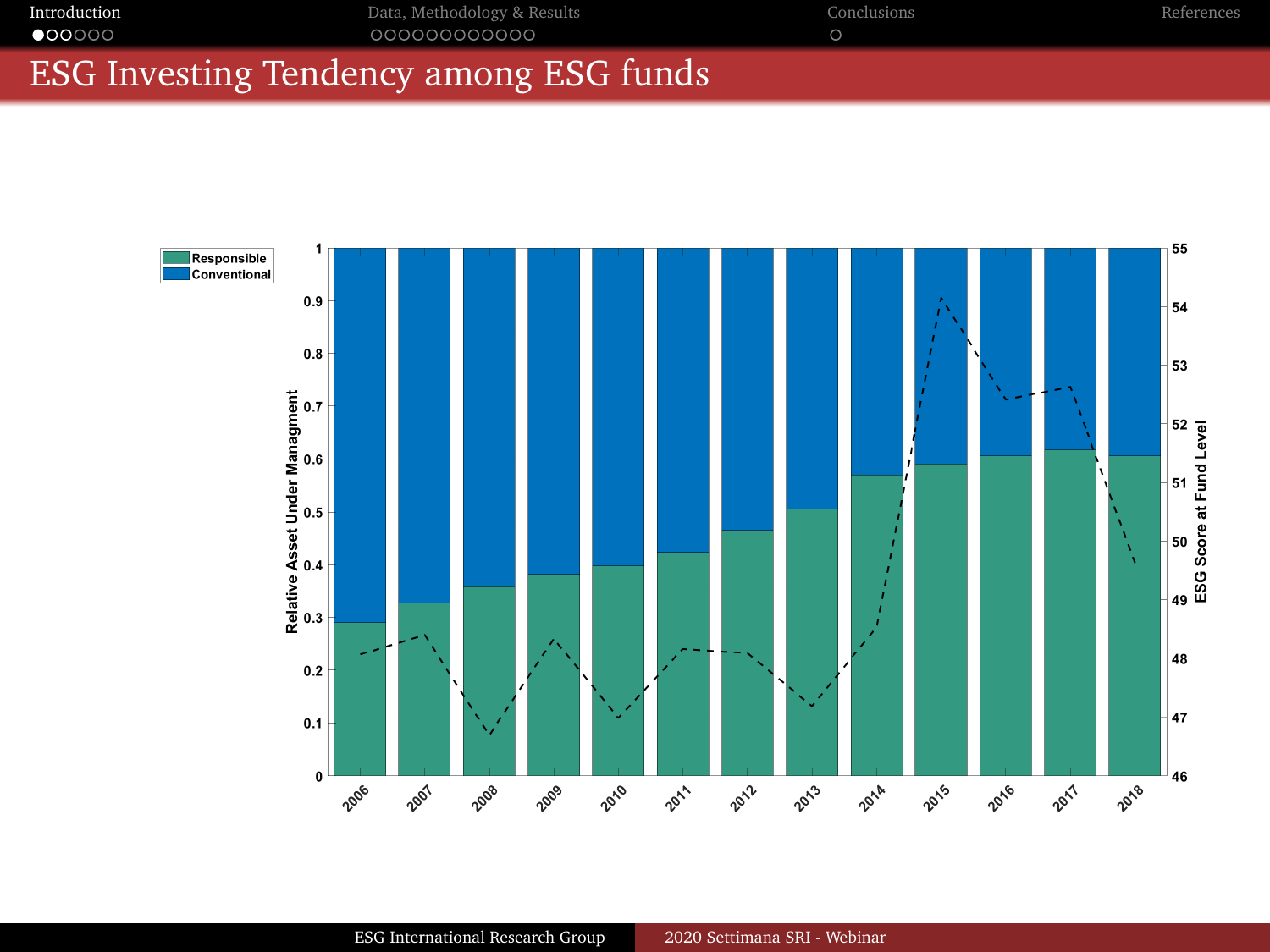| Introduction | Data, Methodology & Results                             | Conclusions | References |
|--------------|---------------------------------------------------------|-------------|------------|
| 000000       | 000000000000                                            |             |            |
|              | SRI in Numbers - Global Sustainable Investment Alliance |             |            |

La Global Sustainable Investment Alliance (2016) shows that:

- worldwide the Asset Under Management (AUM) subjects to ESG investing amounts to \$22.89 billions with an increment of 25% with respect to 2014. It now represents 1 dollar out of 4 under professional asset management;
- only in Europe, the AUM amounts to \$12.02 billions. Here the most commonly used investment strategy is the negative screening. While the ESG criteria integration is the most commonly investment strategy used in the United States, Canada, Australia/New Zealand and Asia ex-Japan financial market. Corporate and shareholder engagement are instead the primary strategy in Japan;

Similarly, the La Global Sustainable Investment Alliance (2018) shows that:

- **•** globally the SRI reaches a \$30.7 billions in terms of AUM with an increment of 34% with respect to 2016. SRI represents now a big share of the AUM in every area. From the 18% in Japan to the 63% in Australia and New Zealand;
- in Europe, the AUM is increased of about 11% and amounts now to \$14.1 billions. The negative screening is still the most commonly used investment strategy that amounts to  $\in$  9.5 billions;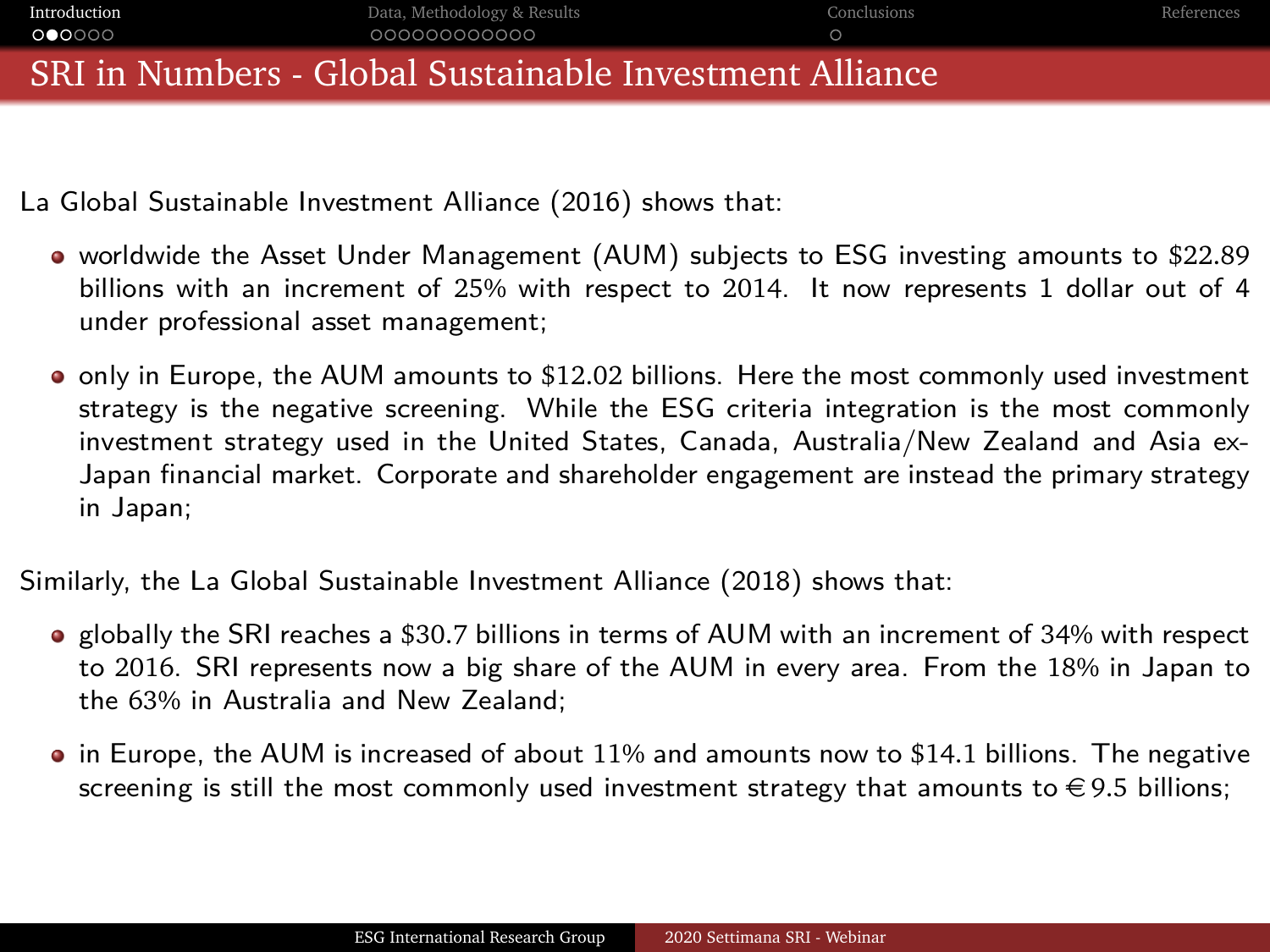| Introduction | Data, Methodology & Results                      | Conclusions | References |
|--------------|--------------------------------------------------|-------------|------------|
| 000000       | 000000000000                                     |             |            |
|              | SRI in Numbers - US Social Investment Foundation |             |            |

The US Social Investment Foundation (2016) shows:

- sustainable, responsible and impact investing assets have expanded to \$8.72 trillion in the United States from \$6.57 trillion in 2014;
- $\bullet$  such growth is driven by asset managers considering environmental, social and/or corporate governance (ESG) criteria across \$8.10 trillion in assets from \$4.8 trillion in 2014;
- top issue considered by both the money managers and their institutional investor clients is the **conflict risk**.

Similarly, the US Social Investment Foundation (2018) shows:

- the SRI reached \$12.0 billions in the United States, with an increment of 38% with respect to the \$8.7 billions in 2016;
- the majority of such an increment is due to a bigger portion of AUM (\$11.6 billions) allocated using ESG criteria for the portfolio composition. With an increment of 44% from the 8.1 billions of 2016.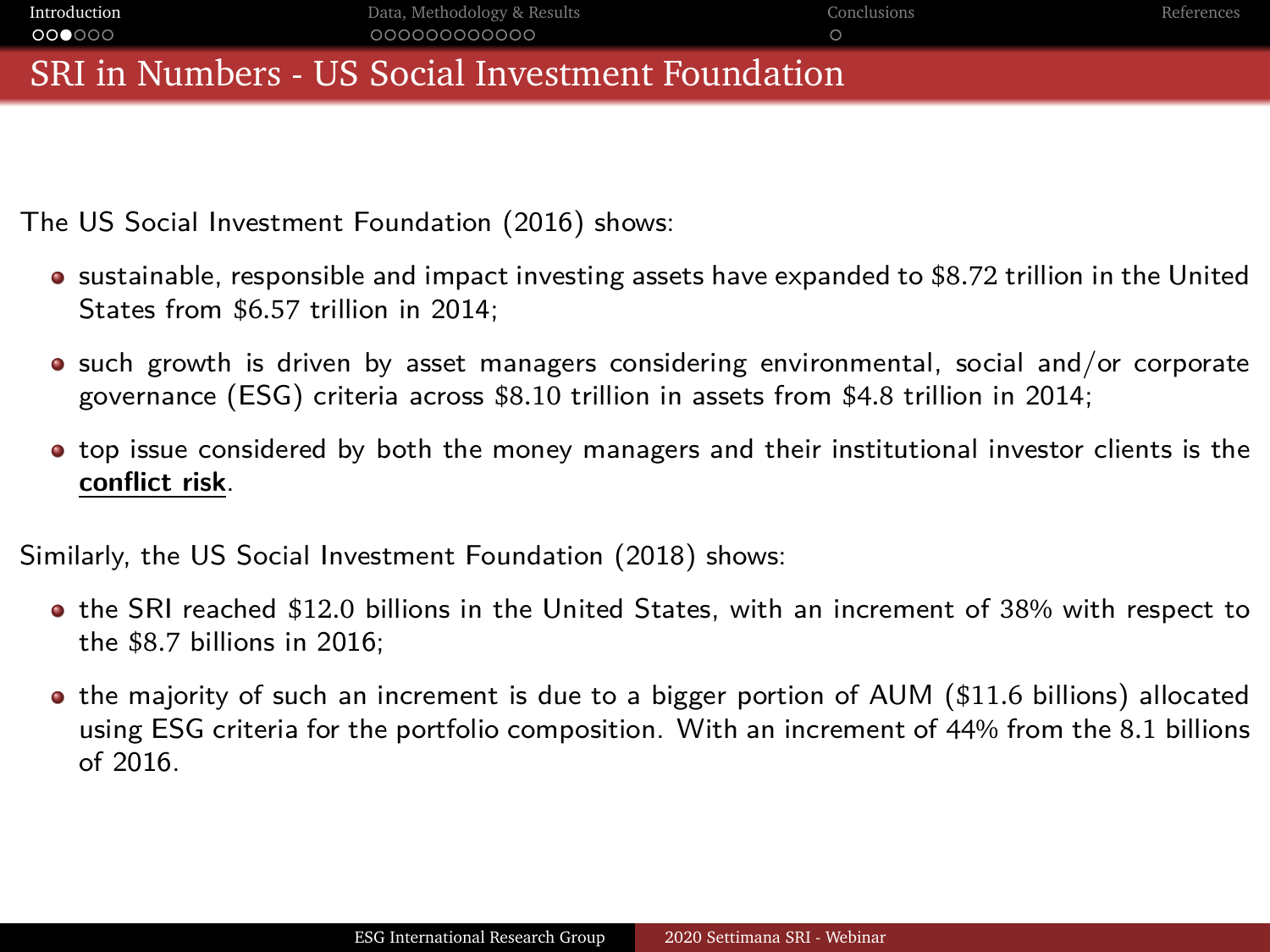| Introduction | Data, Methodology & Results     | Conclusions | References <sup>1</sup> |
|--------------|---------------------------------|-------------|-------------------------|
| $000$ $00$   | 000000000000                    |             |                         |
|              | Asset Pricing and ESG Investing |             |                         |

In this branch of literature we try to disentangle if, and to what extent, the relationship of assets return/risk and their ESG level exists. Results are related:

- Idiosyncratic Volatility the idiosyncratic risk of firms with high CSR intensity is higher than firms with lower intensity – [Becchetti, Ciciretti, and Hasan \(2015b\)](#page-21-1);
- Stakeholder risk the existence of on ESG risk factor to capture such an additional source of risk – [Becchetti, Ciciretti, and Dalò \(2018\)](#page-21-2).
- Pricing Anomalies the pricing anomalies that do no cancel out by using the ESG risk factor, are driven by the investors preference for ESG assets – [Ciciretti, Daló, and Dam \(2019\)](#page-21-3);

To summarize, our results show that when we introduce the ESG concepts in the in risk/return framework, and we isolate it the market is better able to price these different business strategies operated by firms.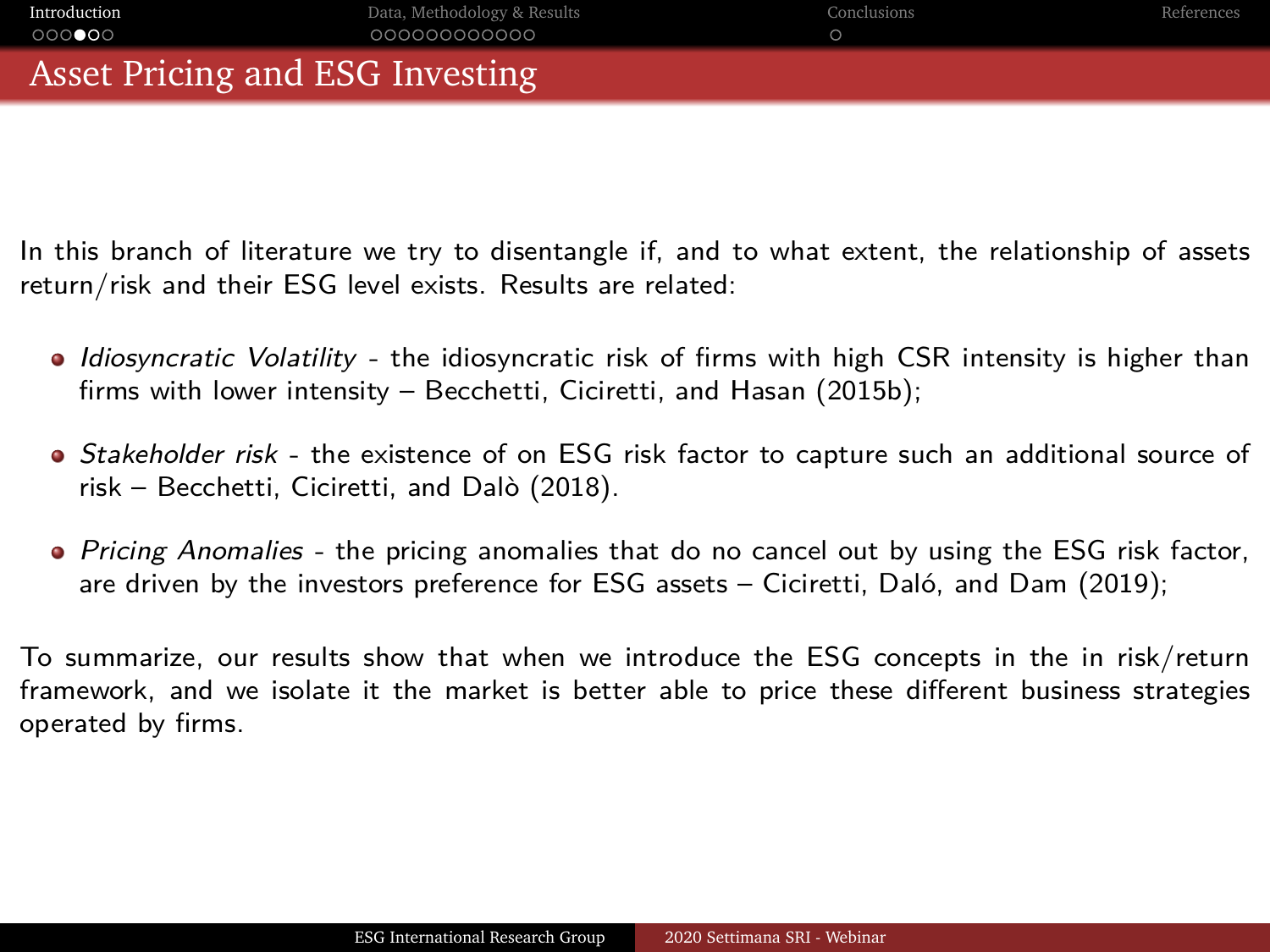| Introduction | Data, Methodology & Results             | Conclusions | References |
|--------------|-----------------------------------------|-------------|------------|
| 000000       | 000000000000                            |             |            |
|              | Open End Equity Funds and ESG Investing |             |            |

When we translate single listed firms into a portfolio framework, results show that:

- Insurance Role ESG funds outperform conventional funds during the 2007 global financial crisis – [Becchetti, Ciciretti, Daló, and Herzel \(2015a\)](#page-21-4);
- ESG Networks fire-sales spillover from assets liquidation has a lower impact on the funds with a higher level of ESG compliance – [Cerqueti, Ciciretti, Dalò, and Nicolosi \(2020b\)](#page-21-5);
- **ESG Resilience high ESG compliance funds networks are more resilient to external shocks than** the corresponding networks of funds with low ESG compliance – [Cerqueti, Ciciretti, Dalò, and](#page-21-6) [Nicolosi \(2020a\)](#page-21-6);

In short, we focus on how single assets characteristics are included into fund portfolio selection.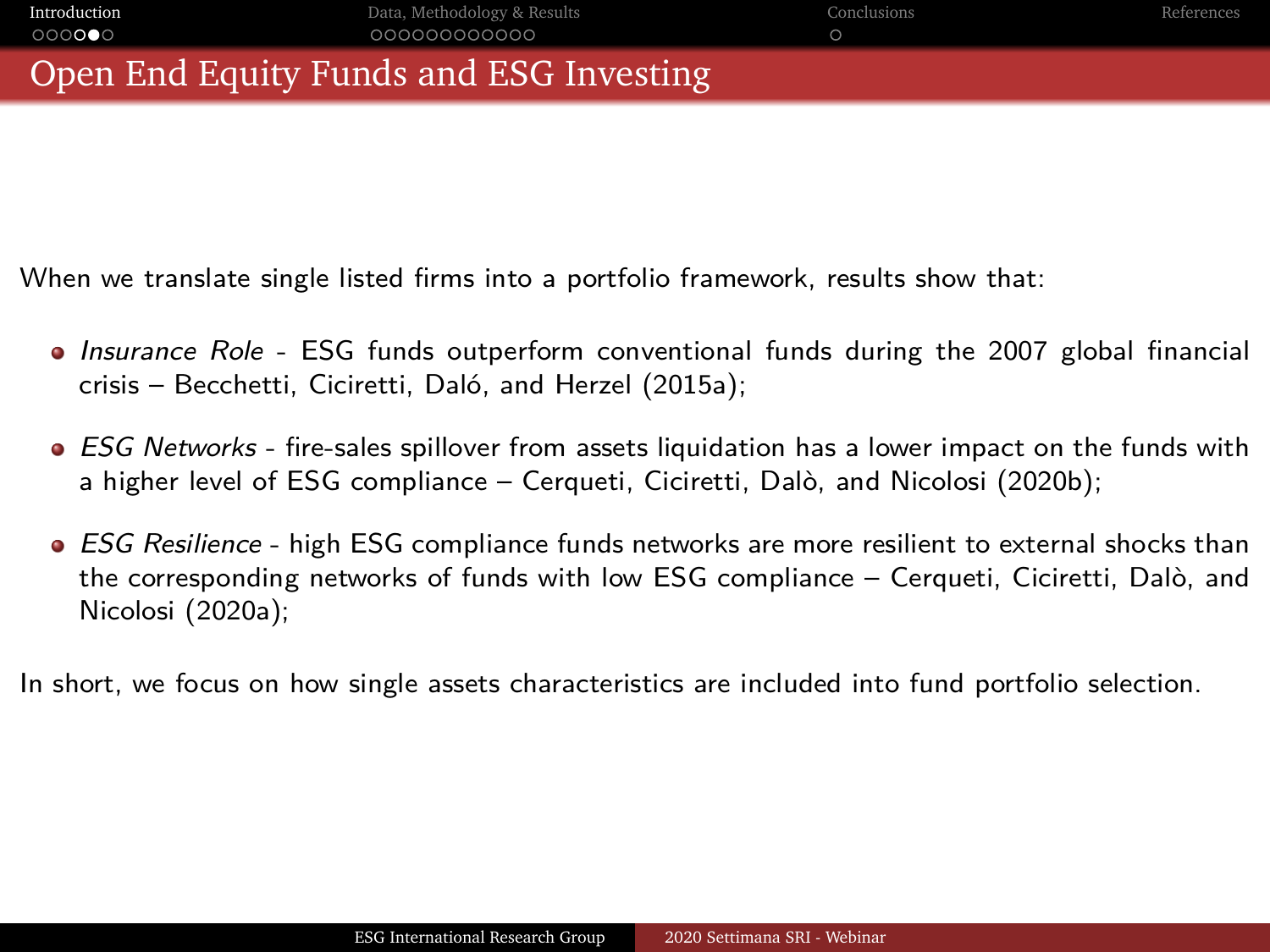| Introduction             | Data, Methodology & Results | Conclusions | References |
|--------------------------|-----------------------------|-------------|------------|
| 000000                   | 000000000000                |             |            |
| <b>Research Question</b> |                             |             |            |

In this paper, we aim to answer the following research question:

In the recent surge, does the herding/counter-herding behavior affects ESG investing in the ESG open end equity funds' portfolio selection?

trough the following testing hypothesis:

 $H_{0,A}$ 

Herding/counter-herding behavior among ESG Funds does not exist.

#### $H_{0,B}$

Herding/counter-herding behavior among ESG Funds has no effect on their risk-adjusted returns.

### H0,*<sup>C</sup>*

Herding/counter-herding behavior among ESG Funds has no effect on their systematic risk exposure.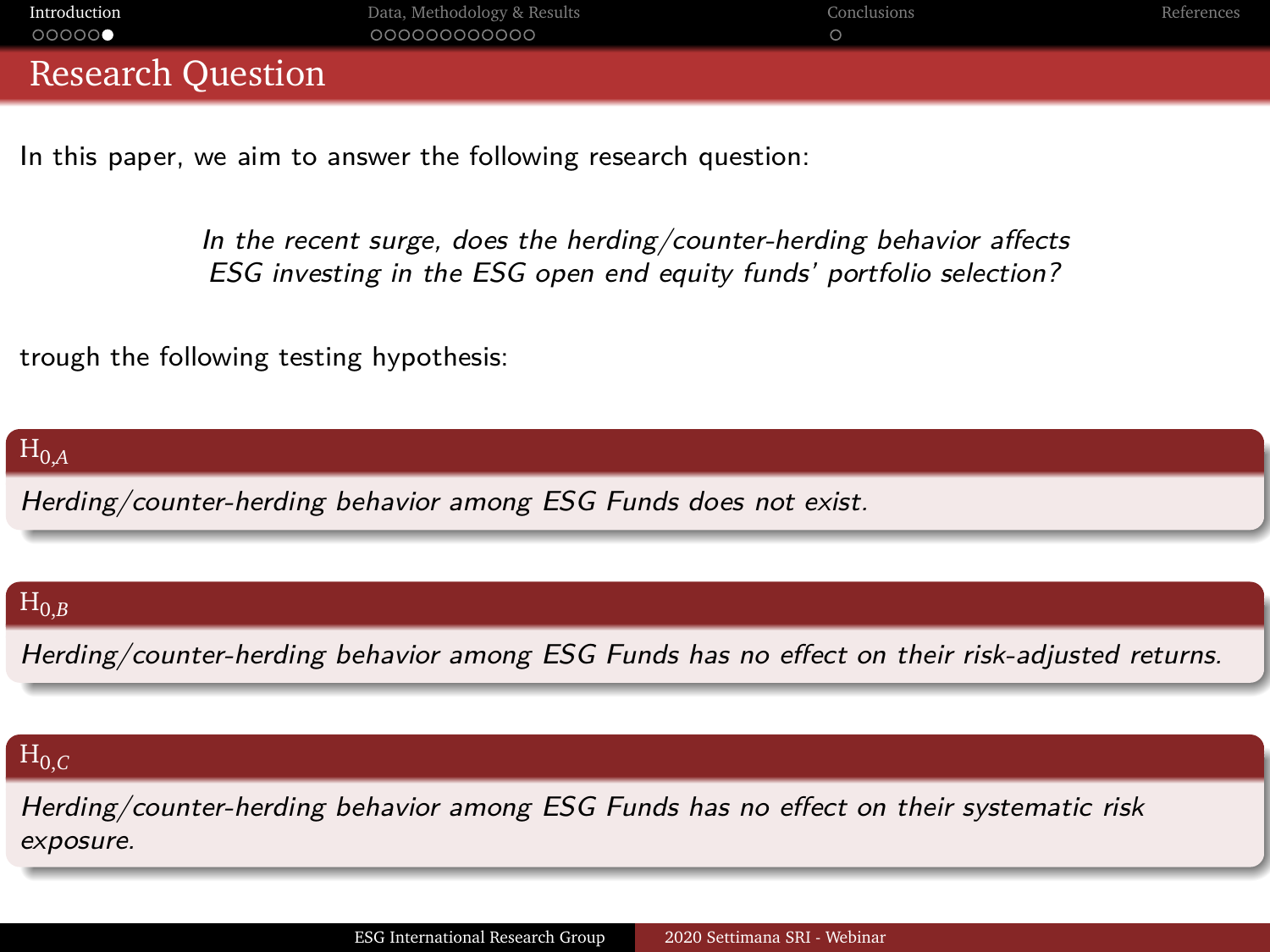<span id="page-8-0"></span>

| Introduction | Data, Methodology & Results | Conclusions | References |
|--------------|-----------------------------|-------------|------------|
| 000000       | 000000000000                |             |            |
| Data Sources |                             |             |            |

- Time Horizon: monthly observations from 02*/*2012 to 06*/*2018 (77 points in time);
- Unique Funds: 10, 456 (Mornigstar Direct);
- Unique Holdings: 37, 181 (Mornigstar EDW);
- Other characteristics at holding-level: DATASTREAM (Refinitiv)

Return Indexes; Market Value of Equity; Common Equity; Total Assets; Net Sales or Revenues; Selling General, and Administrative Expenses; Interest Expense on Debt; and Cost of Goods Sold. These variables are used to create the size (*M E*), book-to-market (*B tM*), and momentum characteristics (*M oM*) following the [Fama and French \(2012,](#page-21-7) [2017\)](#page-21-8) procedures;

International Risk factors at market-level: [Fama-French Website](http://mba.tuck.dartmouth.edu/pages/faculty/ken.french/data_library.html) [\(Fama and French, 2012,](#page-21-7) [2017\)](#page-21-8):

 $\mathsf{Market}$  Benchmark  $(R_{m,t}^e);$  Small minus Big  $(\mathit{SMB}_t);$  High minus Low  $(\mathit{HML}_t);$  Momentum  $(\mathit{WML}_t).$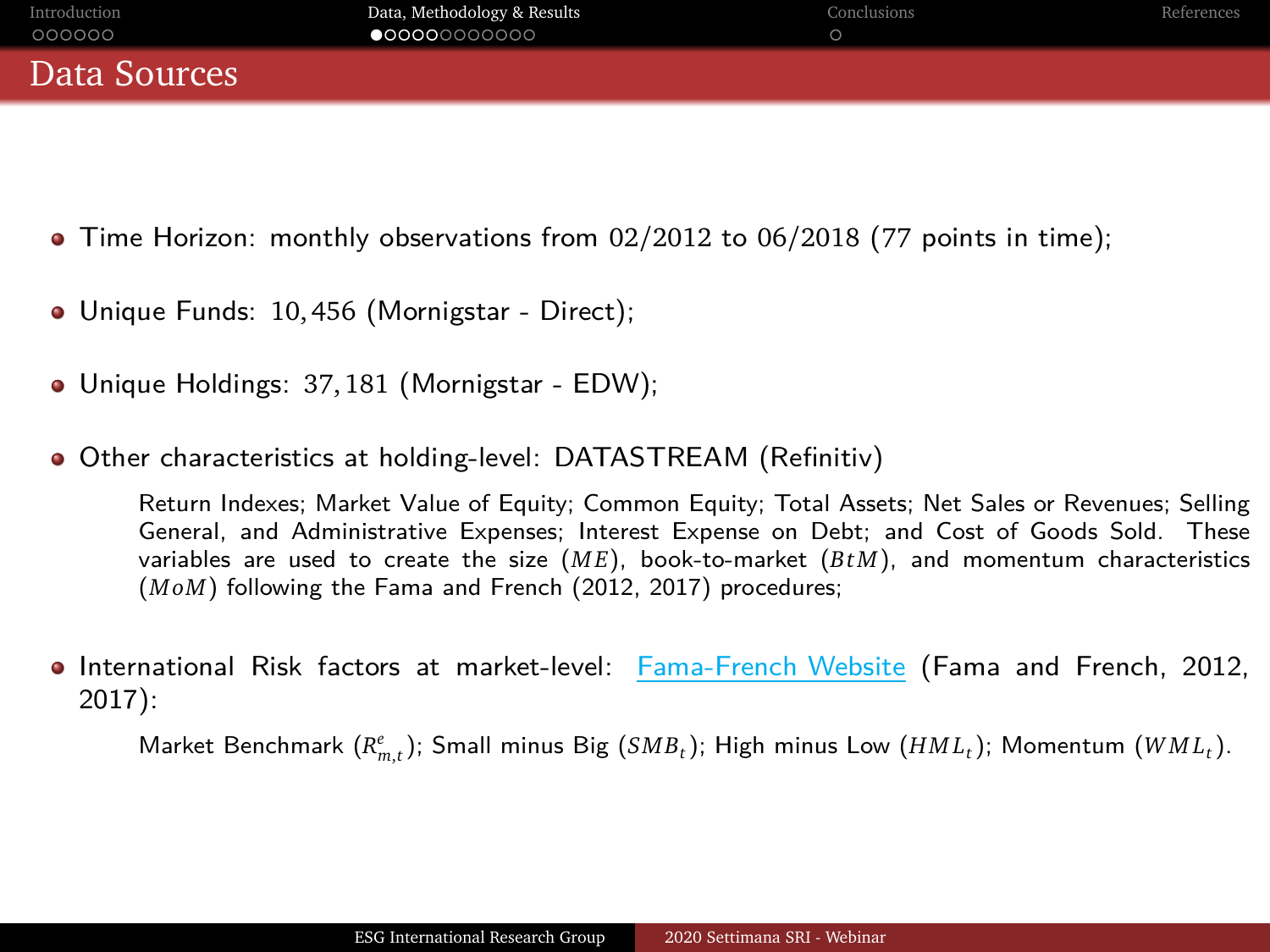|                                                                              | <b>Descriptive Statistics</b>                                            |                                                            |                                                    |                                            |                                    |                         |              |               |
|------------------------------------------------------------------------------|--------------------------------------------------------------------------|------------------------------------------------------------|----------------------------------------------------|--------------------------------------------|------------------------------------|-------------------------|--------------|---------------|
|                                                                              | (A)                                                                      | (B)                                                        | (C)                                                | (D)                                        | (E)                                | (F)                     | (G)          | (K)           |
|                                                                              |                                                                          |                                                            |                                                    | Panel A                                    |                                    |                         |              |               |
|                                                                              | $AUM$ (mil.)                                                             | Flows                                                      | Turnover                                           | FH                                         | $R(\%)$                            | $Expences(\%)$          | Age          | ESG           |
| Mean<br>St.Dev                                                               | 579<br>174                                                               | 0.99<br>14.01                                              | 0.00<br>0.02                                       | 0.01<br>0.18                               | 0.68<br>5.05                       | 1.40<br>0.12            | 13<br>7      | 49.68<br>1.29 |
|                                                                              |                                                                          |                                                            |                                                    | Panel B                                    |                                    |                         |              |               |
| AUM<br>Flows<br>Turnover<br>FH<br>$\boldsymbol{R}$<br>Expences<br>Age<br>ESG | 1.00<br>0.03<br>$-0.01$<br>$-0.05$<br>$-0.02$<br>$-0.26$<br>0.22<br>0.02 | 1.00<br>0.13<br>0.02<br>0.00<br>$-0.04$<br>$-0.07$<br>0.03 | 1.00<br>0.01<br>0.00<br>0.00<br>$-0.05$<br>$-0.01$ | 1.00<br>0.02<br>0.02<br>$-0.11$<br>$-0.02$ | 1.00<br>0.06<br>$-0.01$<br>$-0.02$ | 1.00<br>0.01<br>$-0.10$ | 1.00<br>0.03 | 1.00          |

1. Average fund in our sample manages 579 million dollars, and has a positive growth in terms of AUM with a low trading frequency (columns A-C). The average fund slightly herd achieving a monthly return of 0.68% (columns D-E). The annual net expense ratio of 1.40% (column F). The average inception date is 13 years (column G). The average ESG score is almost 50 on a scale that goes from from 0 to 100 (column K).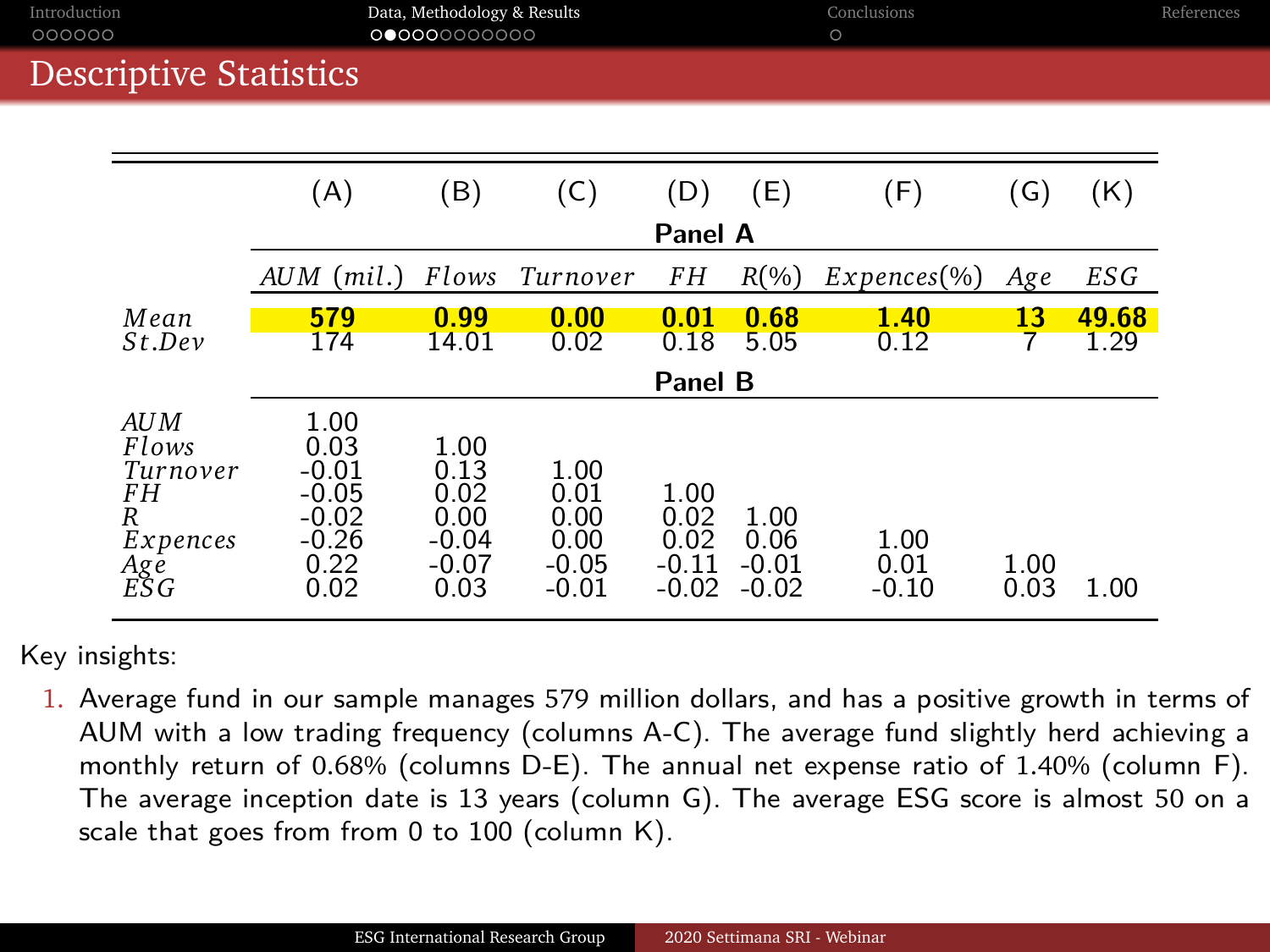| Introduction                  | Data, Methodology & Results | Conclusions | References |
|-------------------------------|-----------------------------|-------------|------------|
| 000000                        | 00000000000                 |             |            |
| <b>Descriptive Statistics</b> |                             |             |            |

|                                                                | (A)                                                                      | (B)                                                        | (C)                                                | (D)                                        | (E)                                | (F)                     | (G)          | (K)           |
|----------------------------------------------------------------|--------------------------------------------------------------------------|------------------------------------------------------------|----------------------------------------------------|--------------------------------------------|------------------------------------|-------------------------|--------------|---------------|
|                                                                |                                                                          |                                                            |                                                    | Panel A                                    |                                    |                         |              |               |
|                                                                | $AUM$ (mil.)                                                             | Flows                                                      | Turnover                                           | FH                                         | $R(\%)$                            | $Expences(\%)$          | Age          | ES G          |
| Mean<br>St.Dev                                                 | 579<br>174                                                               | 0.99<br>14.01                                              | 0.00<br>0.02                                       | 0.01<br>0.18                               | 0.68<br>5.05                       | 1.40<br>0.12            | 13           | 49.68<br>1.29 |
|                                                                |                                                                          |                                                            |                                                    | Panel B                                    |                                    |                         |              |               |
| AU M<br>Flows<br>Turnover<br>FH<br>R<br>Expences<br>Age<br>ESG | 1.00<br>0.03<br>$-0.01$<br>$-0.05$<br>$-0.02$<br>$-0.26$<br>0.22<br>0.02 | 1.00<br>0.13<br>0.02<br>0.00<br>$-0.04$<br>$-0.07$<br>0.03 | 1.00<br>0.01<br>0.00<br>0.00<br>$-0.05$<br>$-0.01$ | 1.00<br>0.02<br>0.02<br>$-0.11$<br>$-0.02$ | 1.00<br>0.06<br>$-0.01$<br>$-0.02$ | 1.00<br>0.01<br>$-0.10$ | 1.00<br>0.03 | 1.00          |

Key insights:

2. In line with [El Ghoul and Karoui \(2017\)](#page-21-9) - JBF, bigger and older funds have a tendency to achieve a higher *ESG* score (column A and G). They tend to be less expensive (column F).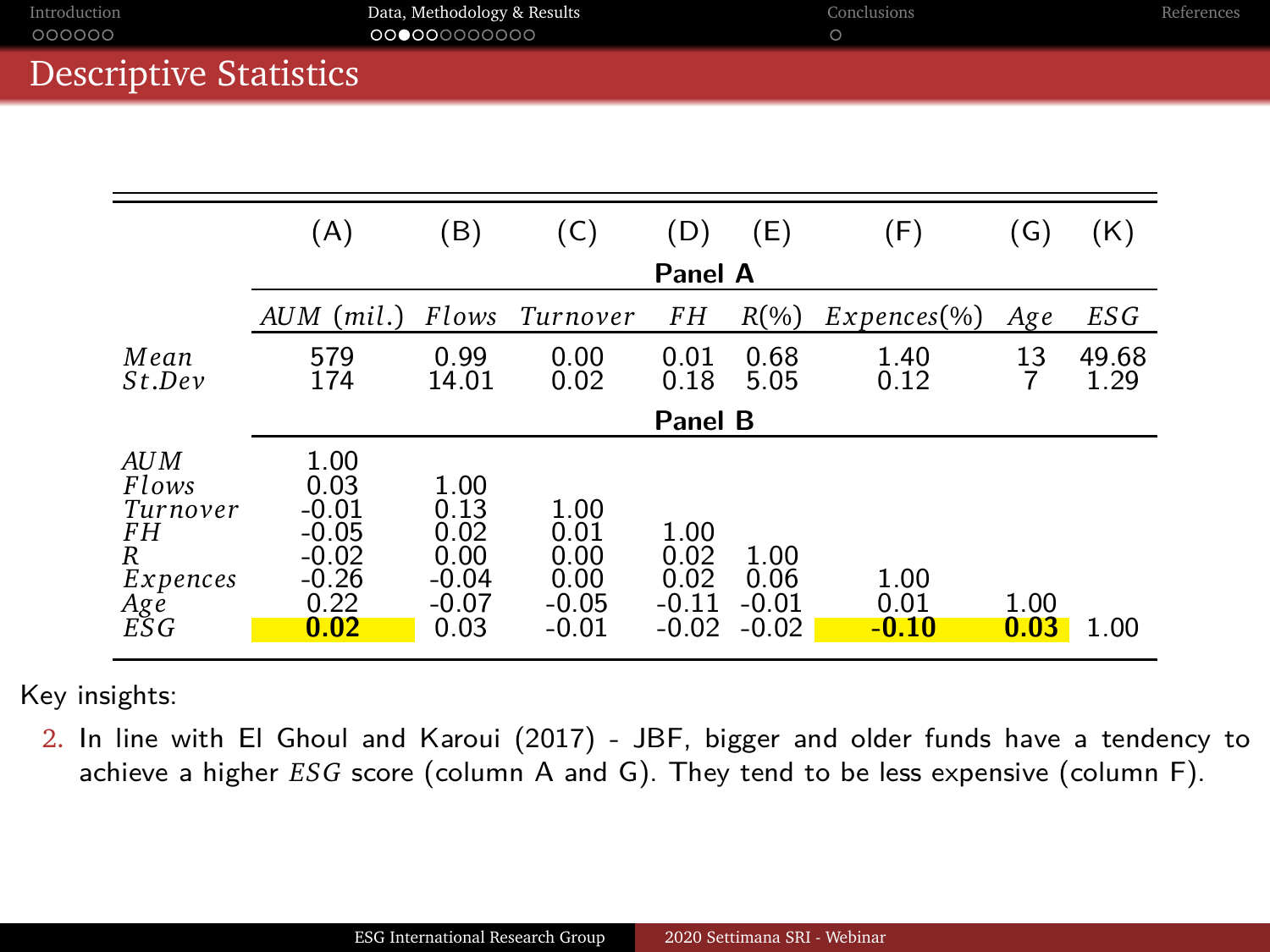| Introduction                  | Data, Methodology & Results | Conclusions | References |
|-------------------------------|-----------------------------|-------------|------------|
| 000000                        | 00000000000                 |             |            |
| <b>Descriptive Statistics</b> |                             |             |            |

|                                                                               | (A)                                                                      | (B)                                                        | (C)                                                | (D)                                        | (E)                                | (F)                     | (G)          | (K)           |
|-------------------------------------------------------------------------------|--------------------------------------------------------------------------|------------------------------------------------------------|----------------------------------------------------|--------------------------------------------|------------------------------------|-------------------------|--------------|---------------|
|                                                                               |                                                                          |                                                            |                                                    | Panel A                                    |                                    |                         |              |               |
|                                                                               | $AUM$ (mil.)                                                             | Flows                                                      | Turnover                                           | FH                                         | $R(\% )$                           | $Expences (\% )$        | Ag e         | ESG           |
| Mean<br>St.Dev                                                                | 579<br>174                                                               | 0.99<br>14.01                                              | 0.00<br>0.02                                       | 0.01<br>0.18                               | 0.68<br>5.05                       | 1.40<br>0.12            | 13           | 49.68<br>1.29 |
|                                                                               |                                                                          |                                                            |                                                    | <b>Panel B</b>                             |                                    |                         |              |               |
| AU M<br>Flows<br>Turnover<br>FH<br>R<br>Expences<br>$\frac{Ag\tilde{e}}{ESG}$ | 1.00<br>0.03<br>$-0.01$<br>$-0.05$<br>$-0.02$<br>$-0.26$<br>0.22<br>0.02 | 1.00<br>0.13<br>0.02<br>0.00<br>$-0.04$<br>$-0.07$<br>0.03 | 1.00<br>0.01<br>0.00<br>0.00<br>$-0.05$<br>$-0.01$ | 1.00<br>0.02<br>0.02<br>$-0.11$<br>$-0.02$ | 1.00<br>0.06<br>$-0.01$<br>$-0.02$ | 1.00<br>0.01<br>$-0.10$ | 1.00<br>0.03 | 1.00          |

Key insight:

3. More importantly, funds with higher *ESG* score appear to have a counter-herding tendency (column D).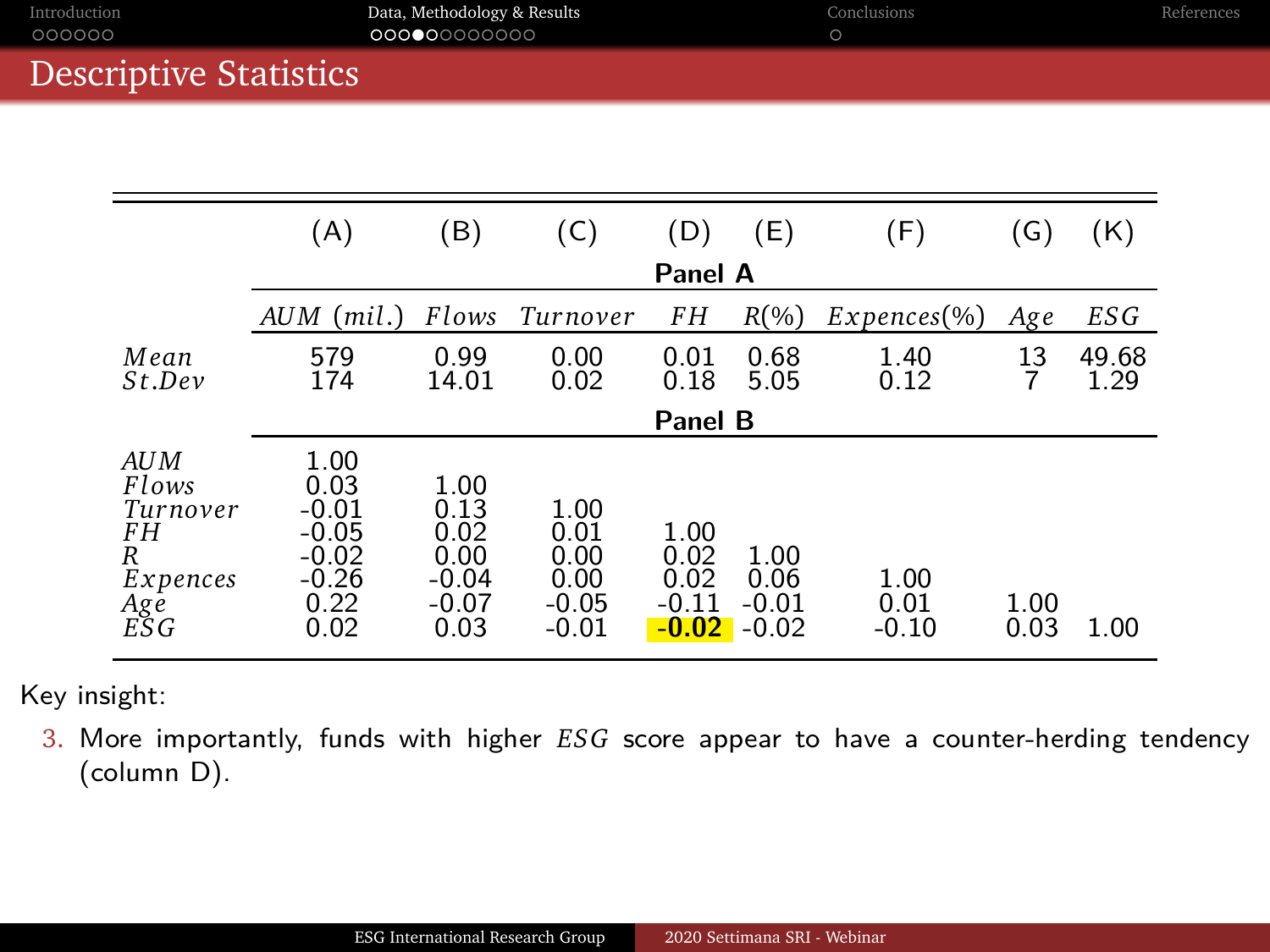| Introduction<br>000000                                                                      | Data, Methodology & Results<br>000000000000 | $\circ$   | Conclusions   | References |
|---------------------------------------------------------------------------------------------|---------------------------------------------|-----------|---------------|------------|
| Descriptive Evidences                                                                       |                                             |           |               |            |
|                                                                                             |                                             |           |               |            |
|                                                                                             | (A)                                         | (B)       | (C)           |            |
|                                                                                             | Low ESG                                     | High ESG  | Difff         |            |
| AUM                                                                                         | 519.3956                                    | 353.5962  | 165.7994***   |            |
| Flows                                                                                       | 1.7045                                      | 1.5030    | 0.2016        |            |
| Turnover                                                                                    | 0.0049                                      | 0.0016    | $0.0032***$   |            |
| FH                                                                                          | 0.0215                                      | 0.0040    | $0.0175**$    |            |
| R                                                                                           | 0.0078                                      | 0.0063    | $0.0015***$   |            |
| Expences                                                                                    | 1.5523                                      | 1.4886    | $0.0637**$    |            |
| Age                                                                                         | 7.3987                                      | 7.5640    | $-0.1653$     |            |
| ESG                                                                                         | 42.2543                                     | 55.0482   | $-12.7938***$ |            |
| $\hat{\alpha}$                                                                              | $-0.0018$                                   | $-0.0035$ | $0.0017***$   |            |
|                                                                                             | 1.0380                                      | 1.1258    | $-0.0879***$  |            |
|                                                                                             | 0.3703                                      | $-0.0932$ | $0.4635***$   |            |
|                                                                                             | $-0.0088$                                   | 0.0377    | $-0.0464***$  |            |
| $\begin{matrix} \hat{\beta}_m \ \hat{\beta}_s \ \hat{\beta}_h \ \hat{\beta}_w \end{matrix}$ | 0.0195                                      | $-0.0462$ | $0.0657***$   |            |

Key insights:

1. High ESG funds have a tendency to invest in big and value firms whose returns has decreased in the last eleven months;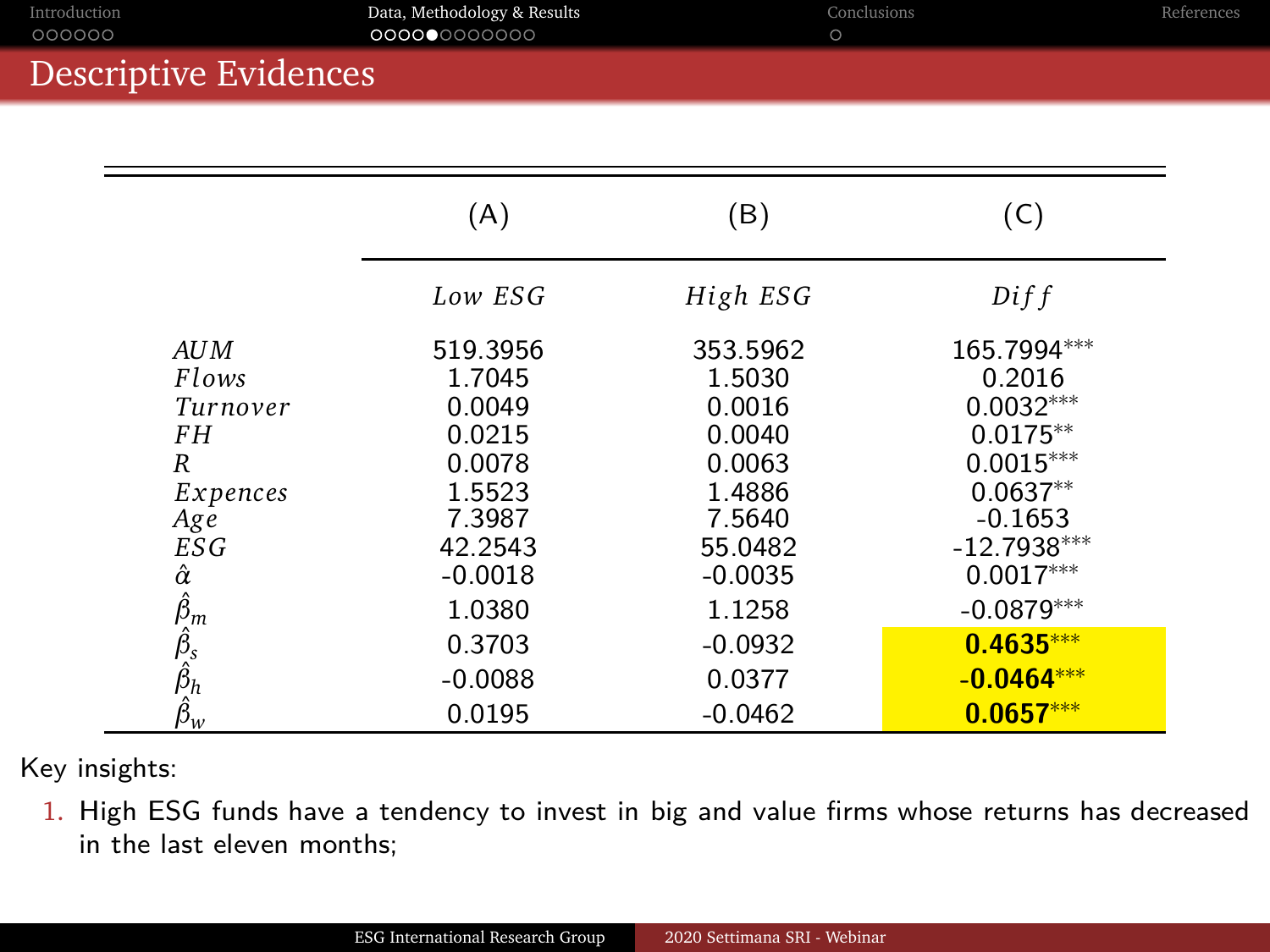

To measure the average tendency of a fund to trade with or against the crowd, we adopt an herding measure introduced by [Jiang and Verardo \(2018\)](#page-21-10) – JF, and we then estimate the following crosssectional model that is the our baseline to define the herding measure:

$$
Trade_{i,j,t} = \gamma_{0,j,t} + \gamma_{1,j,t} \Delta IO_{i,t-1} + \gamma_{2,j,t} lME_{i,t-1} + \gamma_{3,j,t} lBtM_{i,t-1} + \gamma_{4,j,t} MoM_{i,t-1} + \nu_{i,j,t} \tag{1}
$$

where  $Trade_{i,j,t}$  is the change in the number of shares of stock  $i$  in the portfolio of mutual fund  $j$ during month *t*; *∆IOi*,*t*−<sup>1</sup> is the change in the aggregate institutional ownership of stock *i* in month *t* − 1; *lM Ei*,*t*−<sup>1</sup> logarithm of market capitalization, *lB tMi*,*t*−<sup>1</sup> is the logarithm of the book-to-market,  $MoM_{i,t-1}$  is the cumulative return from month  $t-11$  to month  $t-1.$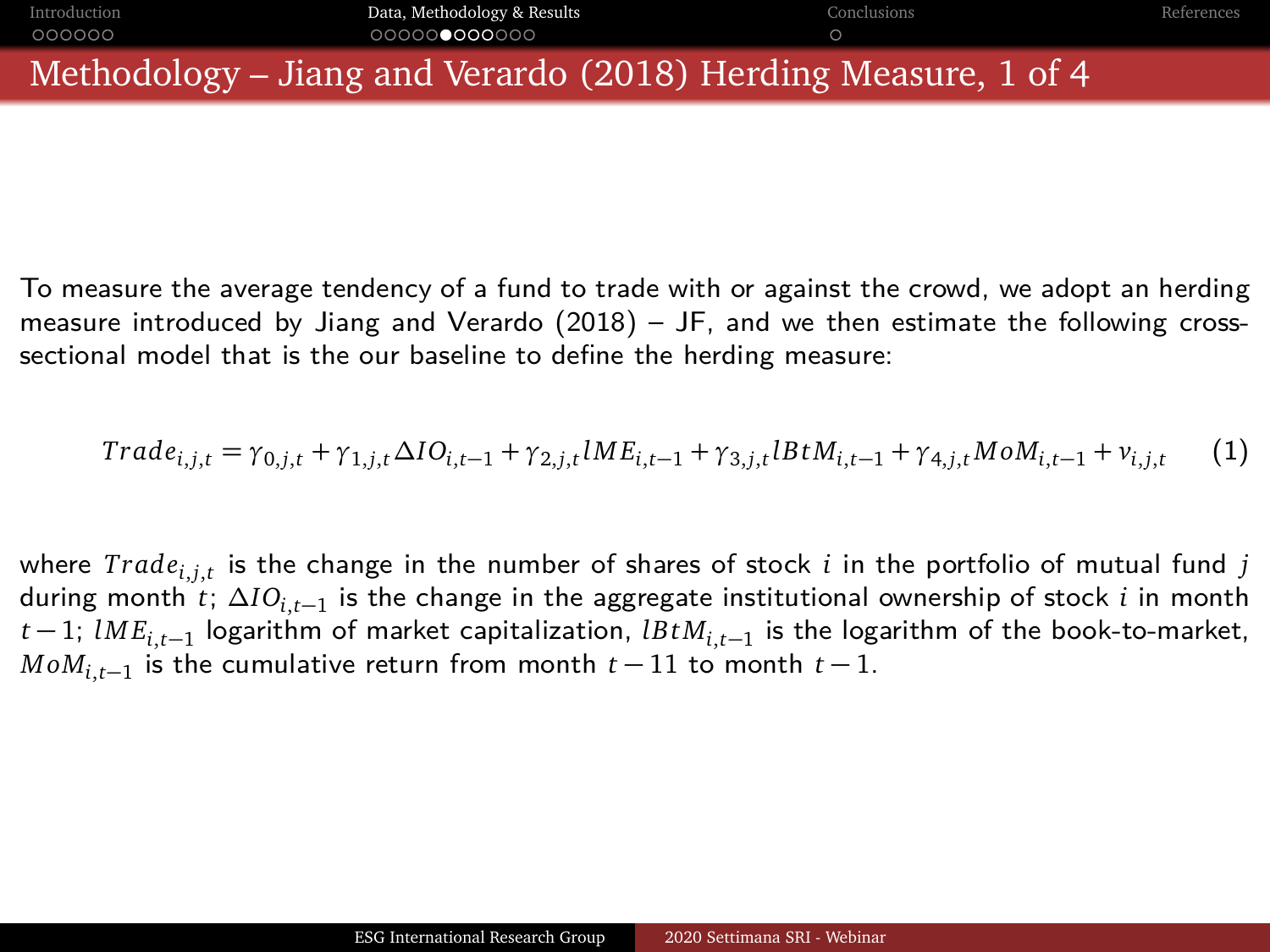

## Methodology – [Jiang and Verardo \(2018\)](#page-21-10) Herding Measure, 2 of 4

Below you can find the one-year moving average herding measure for the overall sample (*F H*), and for the funds with Low and High ESG compliance, respectively.



From model  $(1)$ , we are able to extract the measure of fund-level herding  $(FH_{j,t})$  that captures the average tendency of fund *j* to follow past institutional trades as:

$$
FH_{j,t} = \frac{\sum_{h=1}^{t} \frac{1}{h} \hat{\gamma}_{1,j,t-h+1}}{\sum_{h=1}^{t} \frac{1}{h}}
$$
 (2)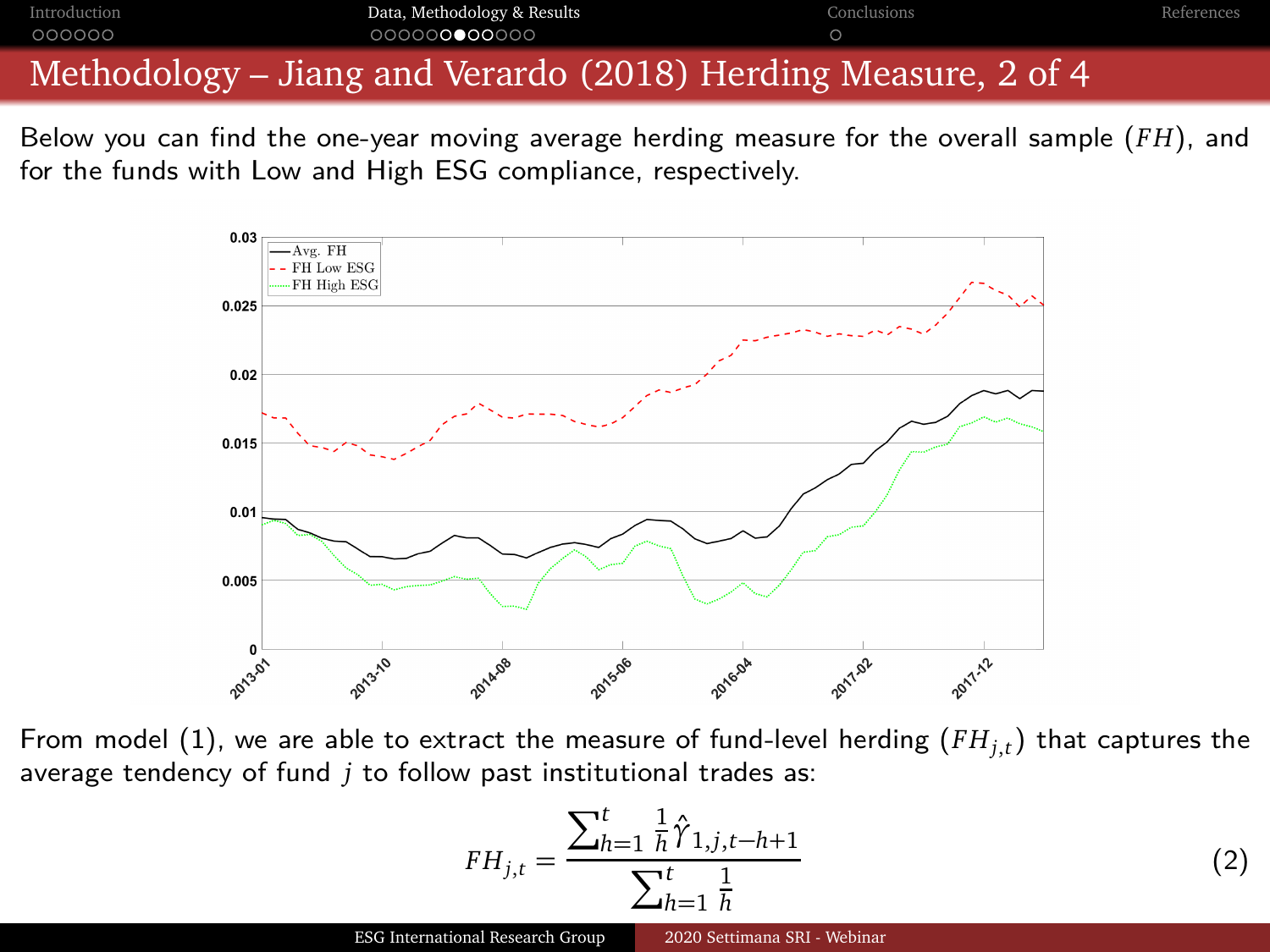

To asses if and two what extent ESG funds show a herding/counter-herding tendency in the first place, we run the following model:

$$
FH_{j,t} = \theta_0 + \theta_1 ESG_{j,t-1} + \Theta^{\top} Fc_{j,t-1} + \lambda_t + \mu_j + \epsilon_{j,t}
$$
\n<sup>(3)</sup>

where *ESGj*,*t*−<sup>1</sup> is the ESG score for fund *j* at time *t* − 1, and *F cj*,*t*−<sup>1</sup> represents the matrix of fund characteristics and includes: logarithm of the asset under management (*lAUM*), logarithm of the fund age (*lAge*), the net annual expense ratio (*E x penx es*), the funds flows (*Flows*), and the turnover (*Turnover*).  $\lambda_t$  captures the time-fixed effects, and  $\mu_i$  captures fund fixed effect.

 $\theta_1$  is the parameter that disentangle the relation between herding/counter-herding tendency and the responsibility level of a fund  $(H_{A,0})$ .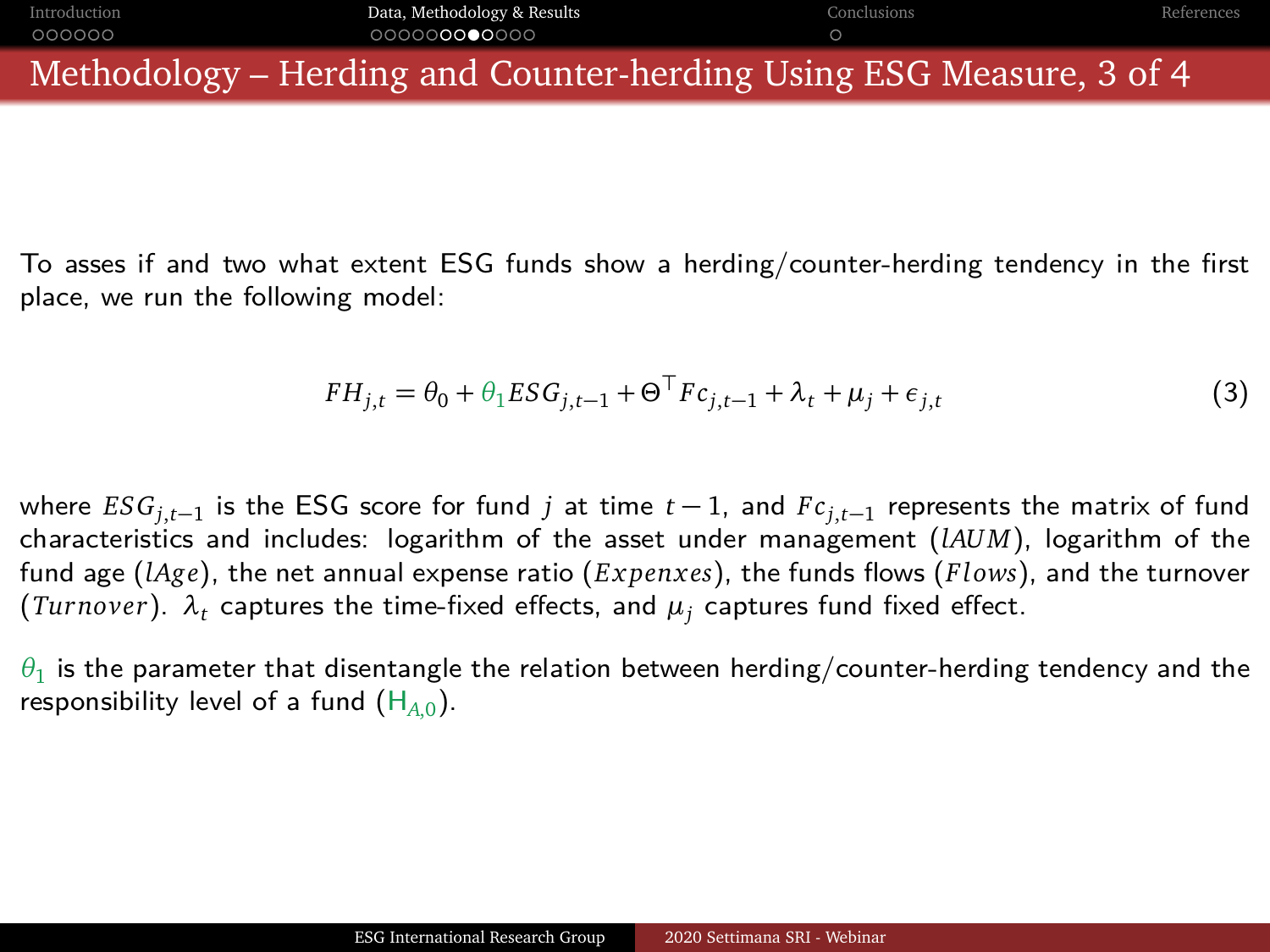[Introduction](#page-2-0) [Data, Methodology & Results](#page-8-0) [Conclusions](#page-20-0) [References](#page-21-0)

# Herding and Counter-herding Using ESG Measure,  $(\mathrm{H}_{0,\!A})$

$$
FH_{j,t} = \theta_0 + \theta_1 ESG_{j,t-1} + \Theta^{\top} F c_{j,t-1} + \lambda_t + \mu_j + \epsilon_{j,t}
$$
 (3)

|             | (A)          | (B)          | (C)          |
|-------------|--------------|--------------|--------------|
| ESG         | $-0.1802***$ | $-0.1550***$ | $-0.2713***$ |
|             | [-8.2670]    | $[-6.8255]$  | $[-3.6783]$  |
| <i>IAUM</i> | $0.6566***$  | $0.6713***$  | 1.1917***    |
|             | [9.2525]     | $[9.3564]$   | [6.2938]     |
| lAge        | $-0.5631***$ | $-0.5810***$ | $-1.3274***$ |
|             | $[-3.9250]$  | $[-3.9355]$  | $[-3.0433]$  |
| Expences    | 0.1906       | 0.1885       | $2.2047***$  |
|             | [0.9729]     | [0.9355]     | [4.2354]     |
| Flows       | $-0.0016$    | $-0.0023$    | 0.0013       |
|             | [-0.5038]    | $[-0.7161]$  | [0.5059]     |
| Turnover    | 0.9563       | 0.7593       | 0.9176       |
|             | [0.3165]     | [0.2513]     | [0.4108]     |
| Const.      | 7.2302***    | 5.9041***    | 16.8401***   |
|             | [5.8898]     | [4.7086]     | [2.1408]     |
| $R^2_{adj}$ | 0.0025       | 0.0032       | 0.5035       |
| Obs.        | 58297        | 58297        | 58297        |
| Time FE     | N            | Y            | Y            |
| Fund FE     | N            | N            | Υ            |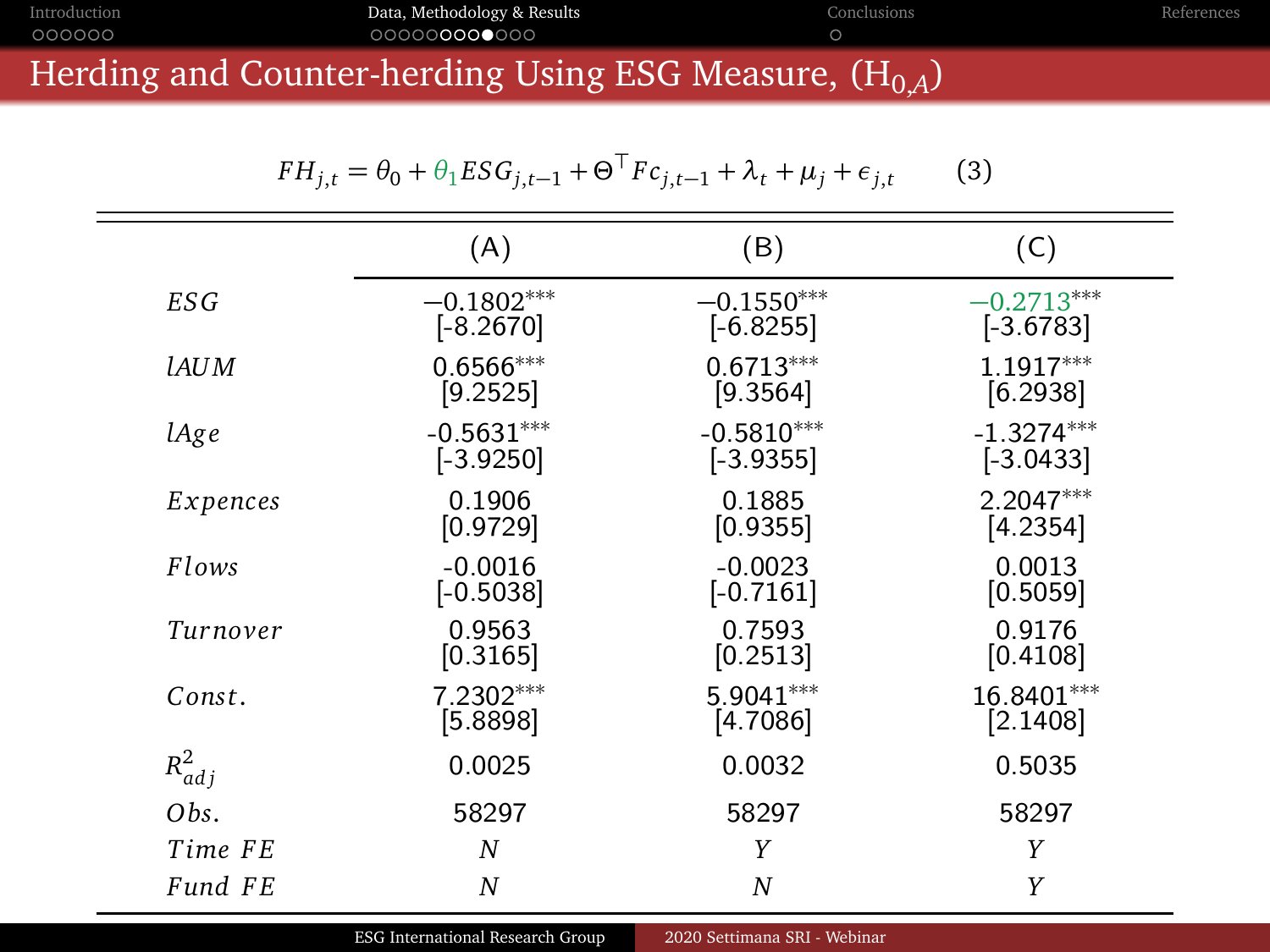

### Methodology – Herding and Counter-herding Using ESG Measure, 4 of 4

We then check if the herding/counter-herding tendency of ESG funds has an impact on their performance and market risk exposure. To do so we first estimate the [Carhart \(1997\)](#page-21-11) model for each fund using two years of past monthly return:

$$
R_{j,t}^{e} = \alpha_{j,t} + \beta_{m,j,t} R_{m,t}^{e} + \beta_{s,j,t} SMB_{t} + \beta_{h,j,t} HML_{t} + \beta_{w,j,t} WML_{t} + \epsilon_{j,t}
$$
(4)

We then use the estimated risk-adjusted return  $(\hat{a}_{j,t})$  and market risk exposure  $(\hat{\beta}_{j,m,t})$  as dependent variable of the following models:

$$
\hat{\alpha}_{j,t} = \omega_0 + \omega_1 FH_{j,t-1} + \omega_2 ESG_{j,t-1} + \omega_3 ESG_{j,t-1} \times FH_{j,t-1} + \Omega_4^T Fc_{j,t-1} + \lambda_t + \mu_j + \epsilon_{j,t}
$$
 (5)

and

$$
\hat{\beta}_{j,m,t} = \psi_0 + \psi_1 FH_{j,t-1} + \psi_2 ESG_{j,t-1} + \psi_3 ESG_{j,t-1} \times FH_{j,t-1} + \Psi_4^\top Fc_{j,t-1} + \lambda_t + \mu_j + \epsilon_{j,t} \tag{6}
$$

where  $\omega_3$  and  $\psi_3$  disentangle the combined effect of herding/counter-herding tendency and responsibility level on funds risk-adjusted returns ad marker risk exposition respectively  $(H_{B,0}$  and  $H_{C,0})$ .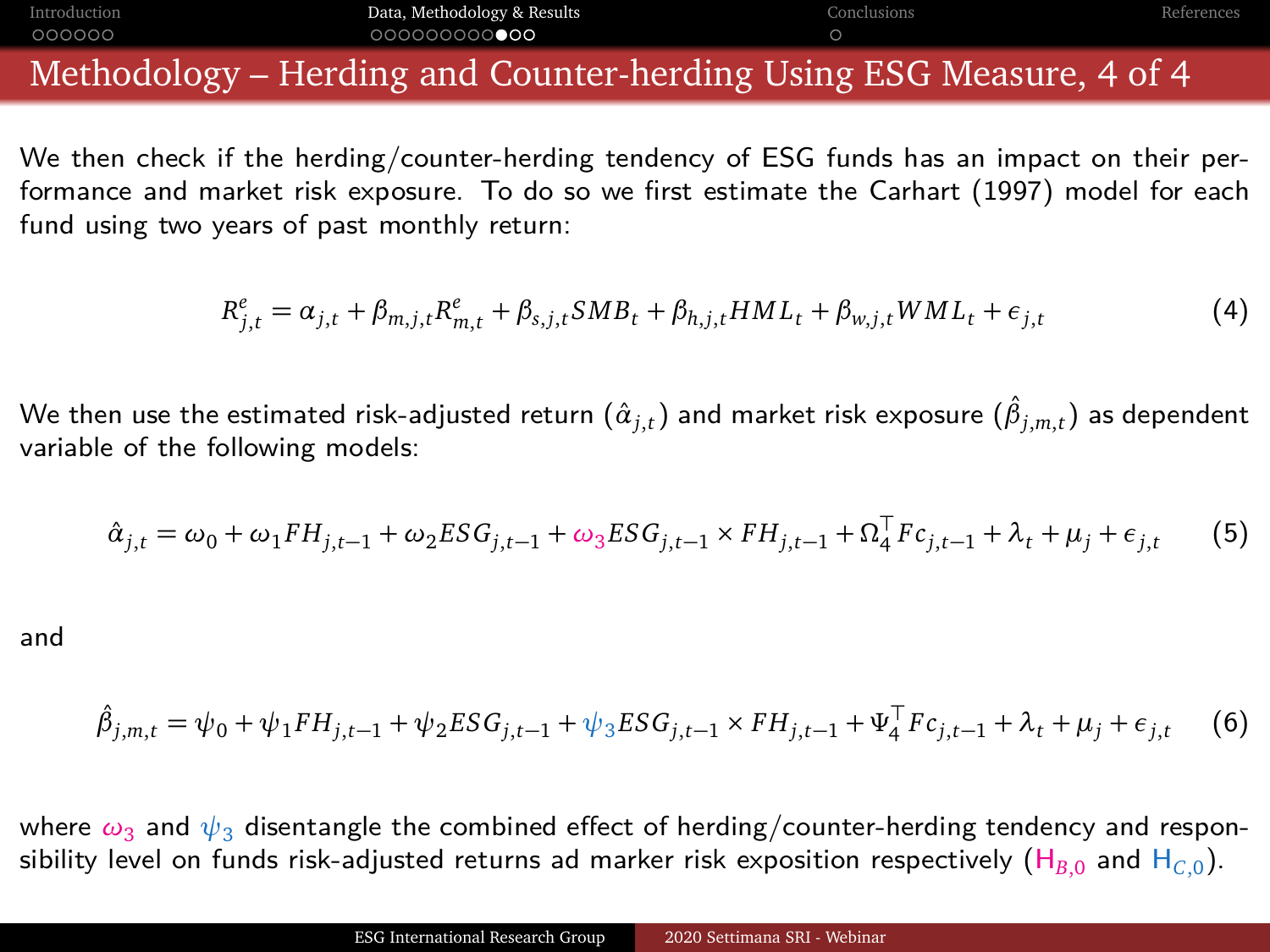| Introduction | Data, Methodology & Results                                          | Conclusions | References |
|--------------|----------------------------------------------------------------------|-------------|------------|
| 000000       | 000000000000                                                         |             |            |
| $(H_{0, R})$ | Herding and Counter-herding Using ESG Measure, Risk-Adjusted Returns |             |            |

$$
\hat{\alpha}_{j,t} = \omega_0 + \omega_1 FH_{j,t-1} + \omega_2 ESG_{i,t-1} + \omega_3 ESG_{i,t-1} \times FH_{j,t-1} + \Omega_4^T F c_{j,t-1} + \lambda_t + \mu_j + \epsilon_{j,t}
$$
(5)

|             | (A)                    | B)                      | (C)                    |
|-------------|------------------------|-------------------------|------------------------|
| ESG         | $-0.0044***$           | $-0.0013***$            | $0.0195***$            |
|             | -11.7462               | $-3.2182]$              | $\left[18.0909\right]$ |
| FH          | $-0.6562***$           | $-0.6022***$            | $-0.1989***$           |
|             | $-9.6033$              | -8.8937                 | $-3.3155$              |
| ESGxFH      | $0.0134***$            | $0.0123^{\ast\ast\ast}$ | $0.0036***$            |
|             | [9.7001]               | [8.9313]                | [2.9484]               |
| <i>lAUM</i> | $0.0287***$            | $0.0338^{\ast\ast\ast}$ | $0.1006***$            |
|             | [23.4678]              | 27.6116                 | [33.1332]              |
| lAge        | $0.0420***$            | $0.0292***$             | $-0.0941***$           |
|             | [12.2626]              | [8.4823]                | [-5.3966]              |
| Expences    | $-0.1073***$           | $-0.0878***$            | $-0.0177**$            |
|             | [-31.9009]             | [-25.6229]              | $-2.3363]$             |
| Flows       | $0.0012***$            | $0.0012***$             | $0.0008^{***}$         |
|             | [21.6256]              | $\left[21.9981\right]$  | [22.4045]              |
| Turnover    | $0.1380**$             | $0.1152**$              | $0.1604^{***}$         |
|             | $\left[ 2.5009\right]$ | 2.1063                  | $\left[4.7177\right]$  |
| Const.      | $-0.1618***$           | $-0.2843***$            | $-0.9893***$           |
|             | [-7.4218]              | [-12.8844]              | [-8.1805]              |
| $R^2_{adj}$ | 0.0551                 | 0.0729                  | 0.6711                 |
| Obs.        | 53627                  | 53627                   | 53627                  |
| Time FE     | N                      | Υ                       | Υ                      |
| Fund FE     | N                      | N                       | Υ                      |
|             |                        |                         |                        |

ESG International Research Group [2020 Settimana SRI - Webinar](#page-0-0)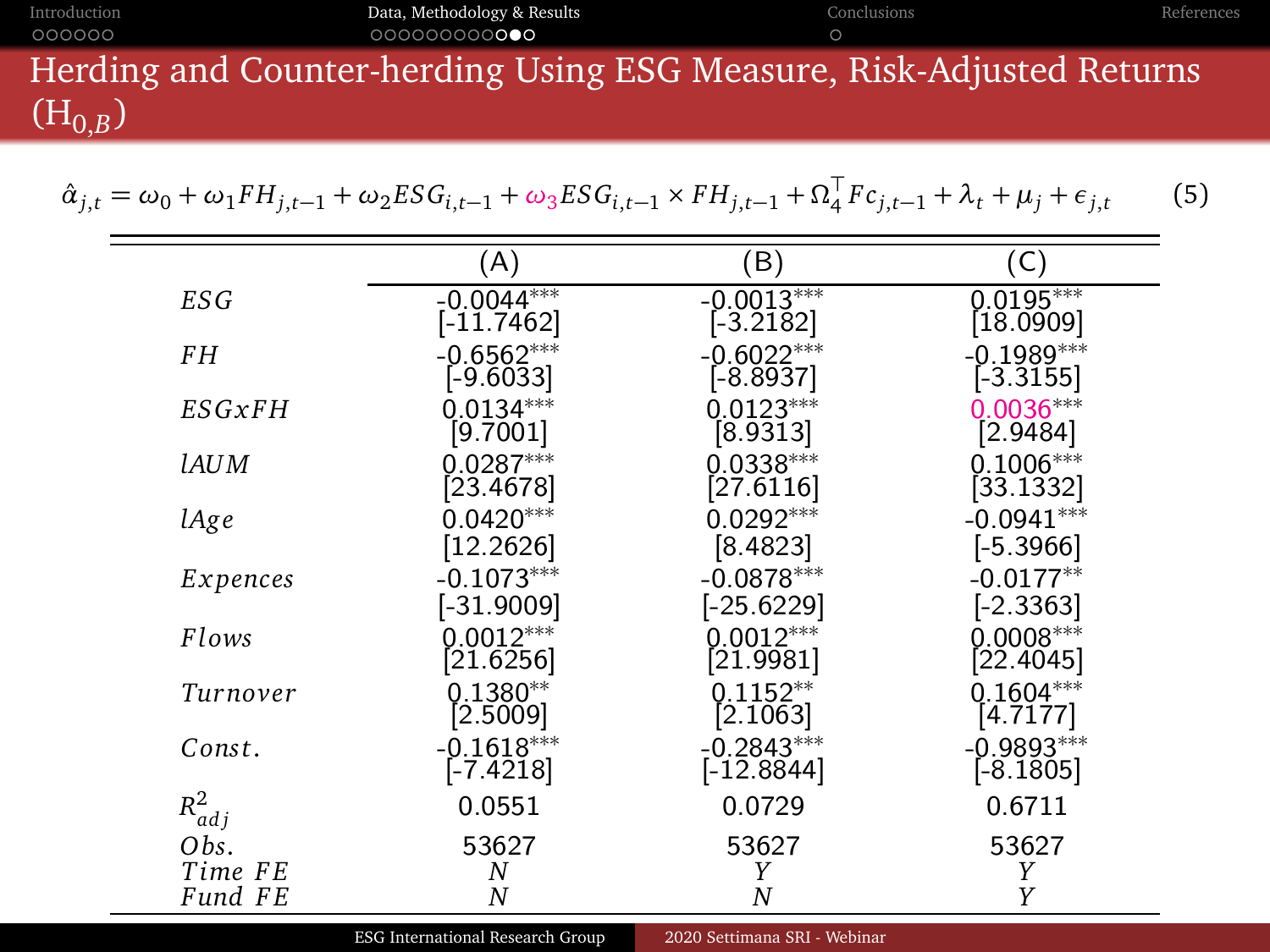|              | The discussed Counter Louding Heine RCC Measure, Contampatio Diale (II) |                    |            |
|--------------|-------------------------------------------------------------------------|--------------------|------------|
| 000000       | 000000000000                                                            |                    |            |
| Introduction | Data, Methodology & Results                                             | <b>Conclusions</b> | References |

# Herding and Counter-herding Using ESG Measure, Systematic Risk  $(\mathrm{H}_{0,C})$

 $\hat{\beta}_{j,m,t} = \psi_0 + \psi_1 FH_{j,t-1} + \psi_2 ESG_{i,t-1} + \psi_3 ESG_{i,t-1} \times FH_{j,t-1} + \Psi_4^T F c_{j,t-1} + \lambda_t + \mu_j + \epsilon_{j,t}$ (6)

|                    | (A)                    | (B)                    | (C)          |
|--------------------|------------------------|------------------------|--------------|
| ES G               | 0.0204                 | $0.0398*$              | $-0.1996***$ |
|                    | [0.9196]               | $\left[1.7335\right]$  | [-4.2440]    |
| FH                 | 15.6179***             | 15.3534***             | $-2.3002$    |
|                    | $\left[ 3.9037\right]$ | $\left[ 3.8613\right]$ | [-0.9030]    |
| ESGxFH             | $-0.2828***$           | $-0.2805***$           | 0.0659       |
|                    | $-3.4862$              | -3.4788]               | 1.2787       |
| <i><b>LAUM</b></i> | $1.2712^{***}$         | $1.2057***$            | $1.7270***$  |
|                    | [17.8409]              | [16.8488]              | [13.8539]    |
| lAge               | $-1.0756***$           | $-0.7251***$           | $-1.9552***$ |
|                    | [-7.0520]              | [-4.6607]              | [-6.5280]    |
| Expences           | $2.6456***$            | 2.2078 ***             | 1.6018***    |
|                    | [13.4606]              | [10.9606]              | [4.8146]     |
| Flows              | 0.0019                 | 0.0007                 | $-0.0101***$ |
|                    | [0.5784]               | [0.2223]               | [-6.3084]    |
| Turnover           | $-4.0050$              | -4.7911                | 0.7652       |
|                    | $[-1.2952]$            | -1.5596]               | [0.5582]     |
| Const.             | 99.9280***             | 99.2044***             | 125.2952***  |
|                    | [79.8427]              | [78.2850]              | [27.7628]    |
| $R^2_{adj}$        | 0.0086                 | 0.0221                 | 0.8237       |
| Obs.               | 48692                  | 48692                  | 48692        |
| Time FE            | Ν                      | Υ                      | Υ            |
| Fund FE            | N                      | N                      | Υ            |

ESG International Research Group [2020 Settimana SRI - Webinar](#page-0-0)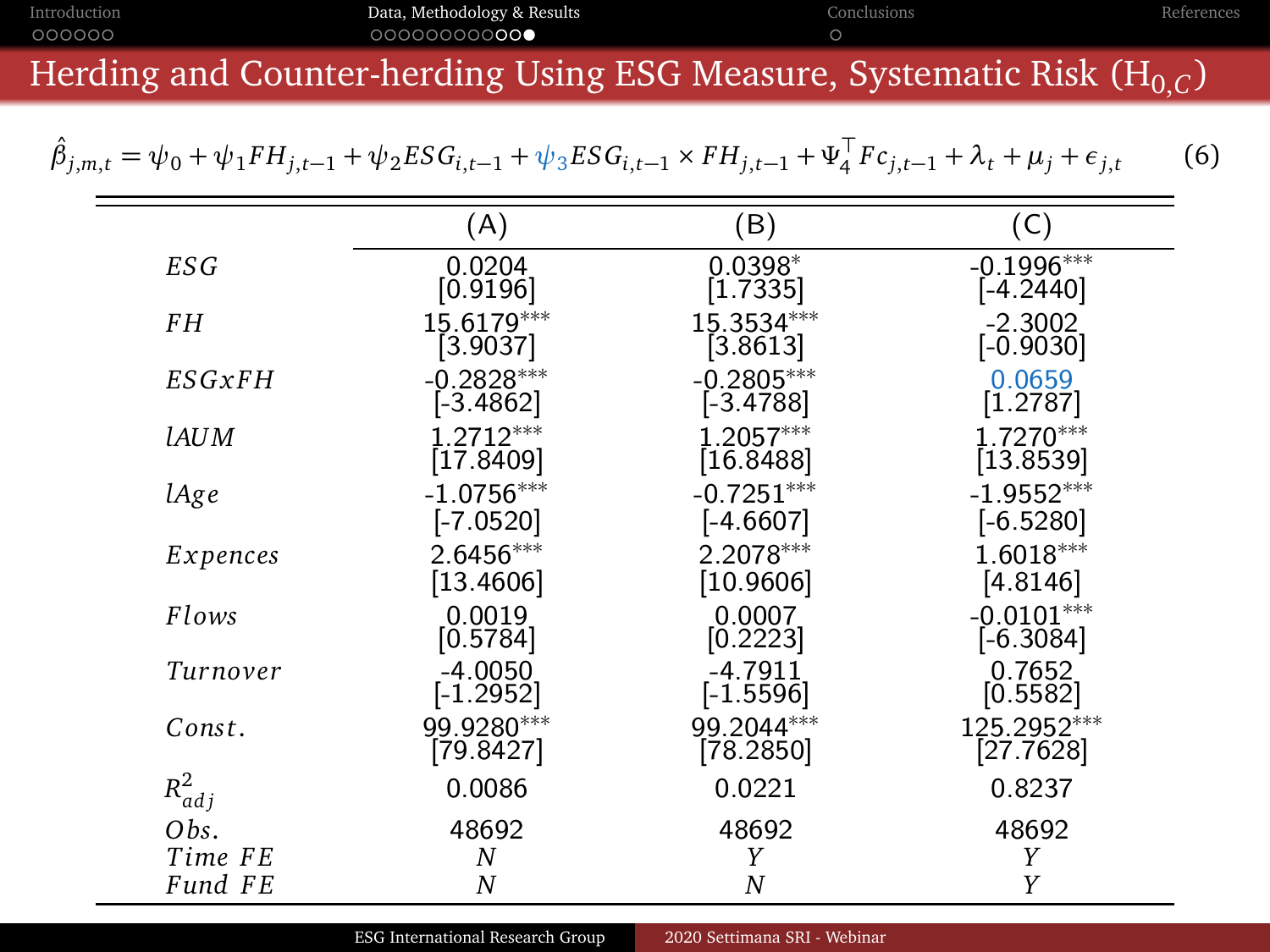<span id="page-20-0"></span>

| Introduction       | Data, Methodology & Results | Conclusions | References |
|--------------------|-----------------------------|-------------|------------|
| 000000             | 000000000000                |             |            |
| <b>Conclusions</b> |                             |             |            |
|                    |                             |             |            |

To conclude, our results show that:

- **1** ESG funds show a counter-herding behavior when ESG rating increases:
- <sup>2</sup> the higher the combination of ESG and herding/counter-herding, the higher is the risk-adjusted return. Specifically, a one standard deviation decrease in the herding measure, increases the monthly risk-adjusted return by 0.06 basis points  $(0.0036 * 0.18 = 0.0006)$  that is 0.72bps per year;
- **3** the interaction between ESG and herding/counter-herding has no impact on market risk-exposure;
- <sup>4</sup> the anti-herding behavior suggests that high-ESG funds contribute to market efficiency by lowering the probability of the formation of financial bubbles;
- **•** it remains to be studied whether through the anti-herding behavior we found high-ESG funds contribute to the Price Discovery mechanism, essential to promote efficiency in financial markets.